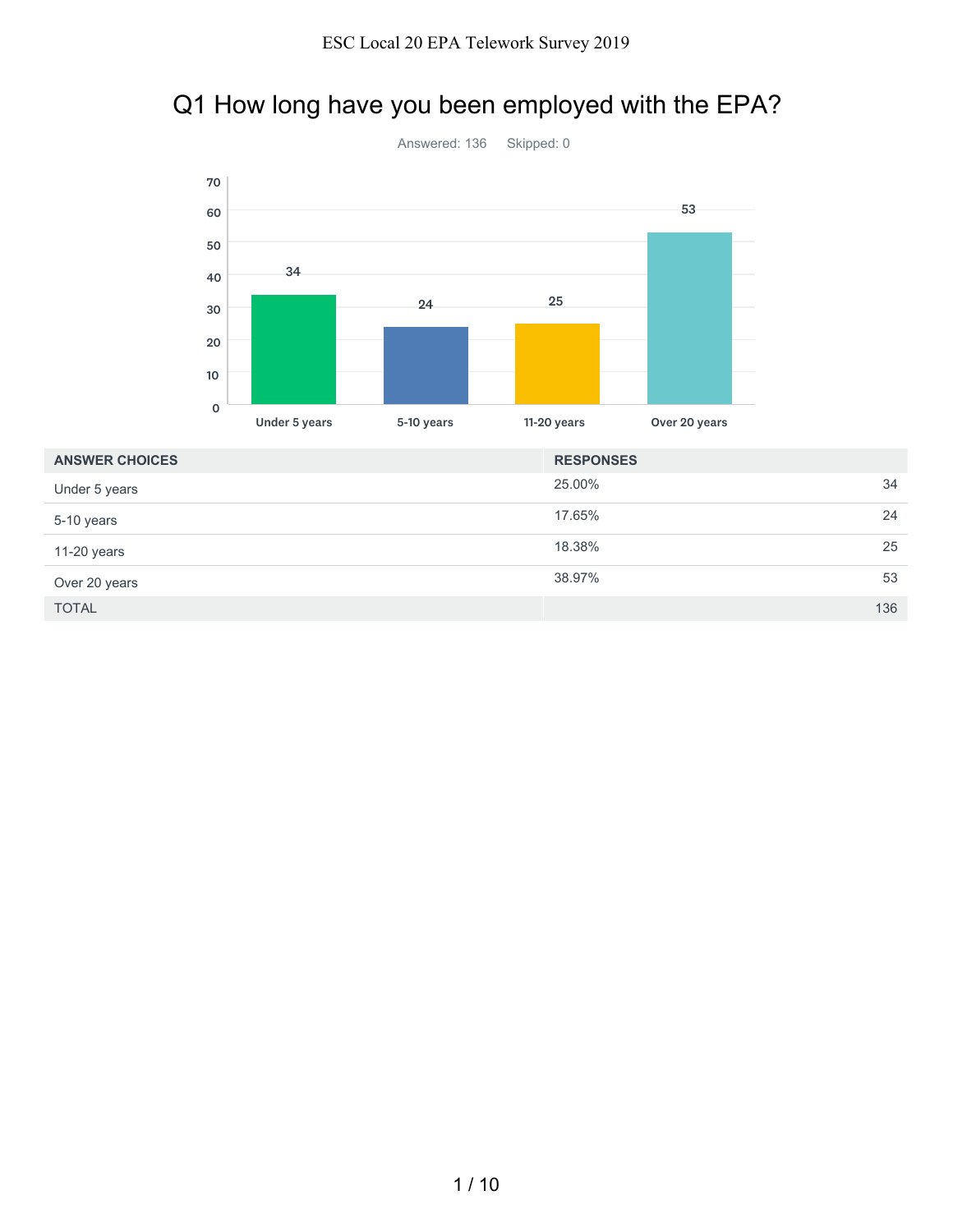## Q2 Do you participate in the telework program at EPA?



| <b>ANSWER CHOICES</b> | <b>RESPONSES</b> |              |
|-----------------------|------------------|--------------|
| Yes                   | 97.79%           | 133          |
| <b>No</b>             | 2.21%            | $\mathbf{r}$ |
| <b>TOTAL</b>          |                  | 136          |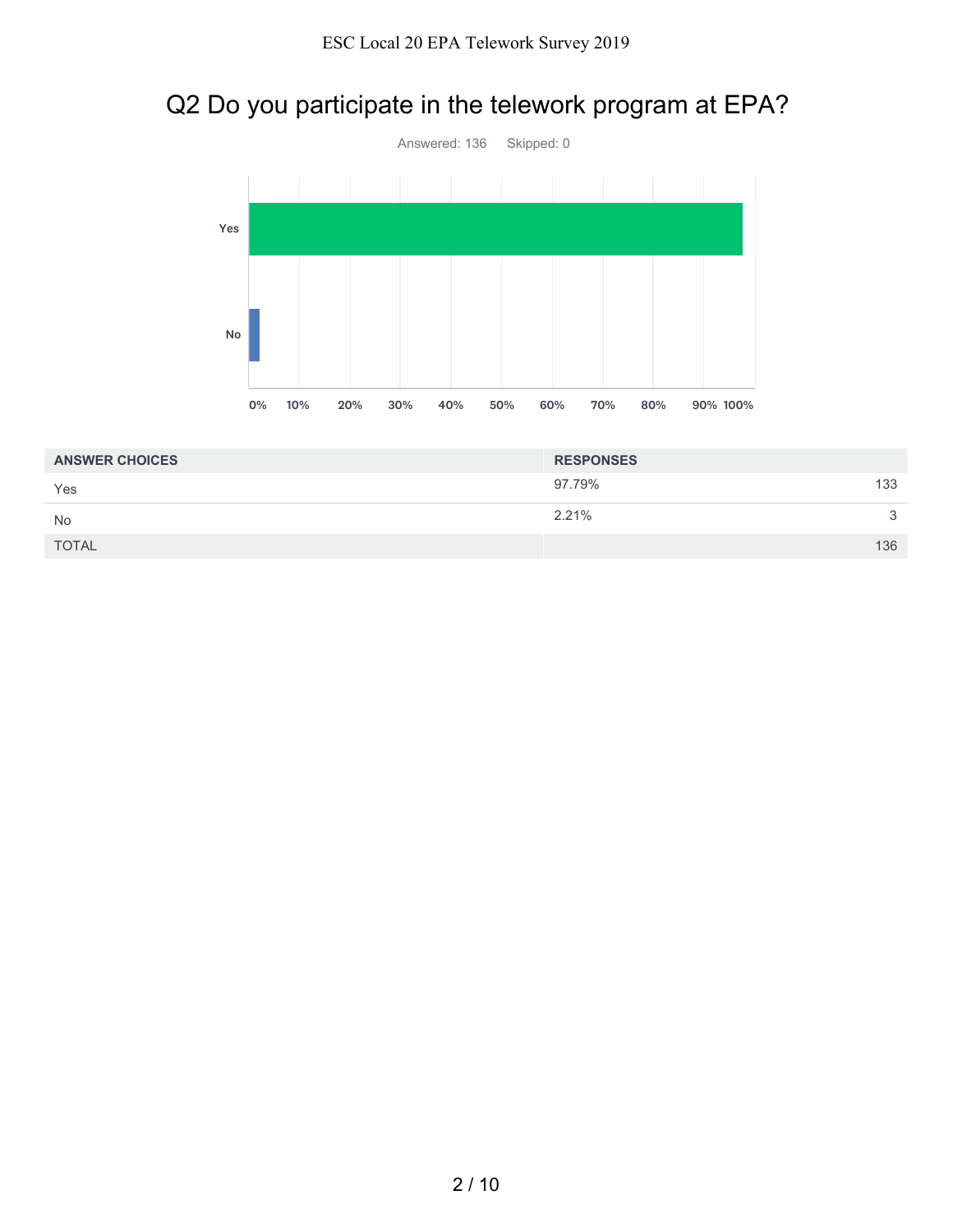## Q3 How many years have you been using the telework program?



| <b>ANSWER CHOICES</b> | <b>RESPONSES</b> |                   |
|-----------------------|------------------|-------------------|
| Under 5 years         | 30.30%           | 40                |
| 5-10 years            | 36.36%           | 48                |
| 11-20 years           | 24.24%           | 32                |
| Over 20 years         | 9.09%            | $12 \overline{ }$ |
| <b>TOTAL</b>          |                  | 132               |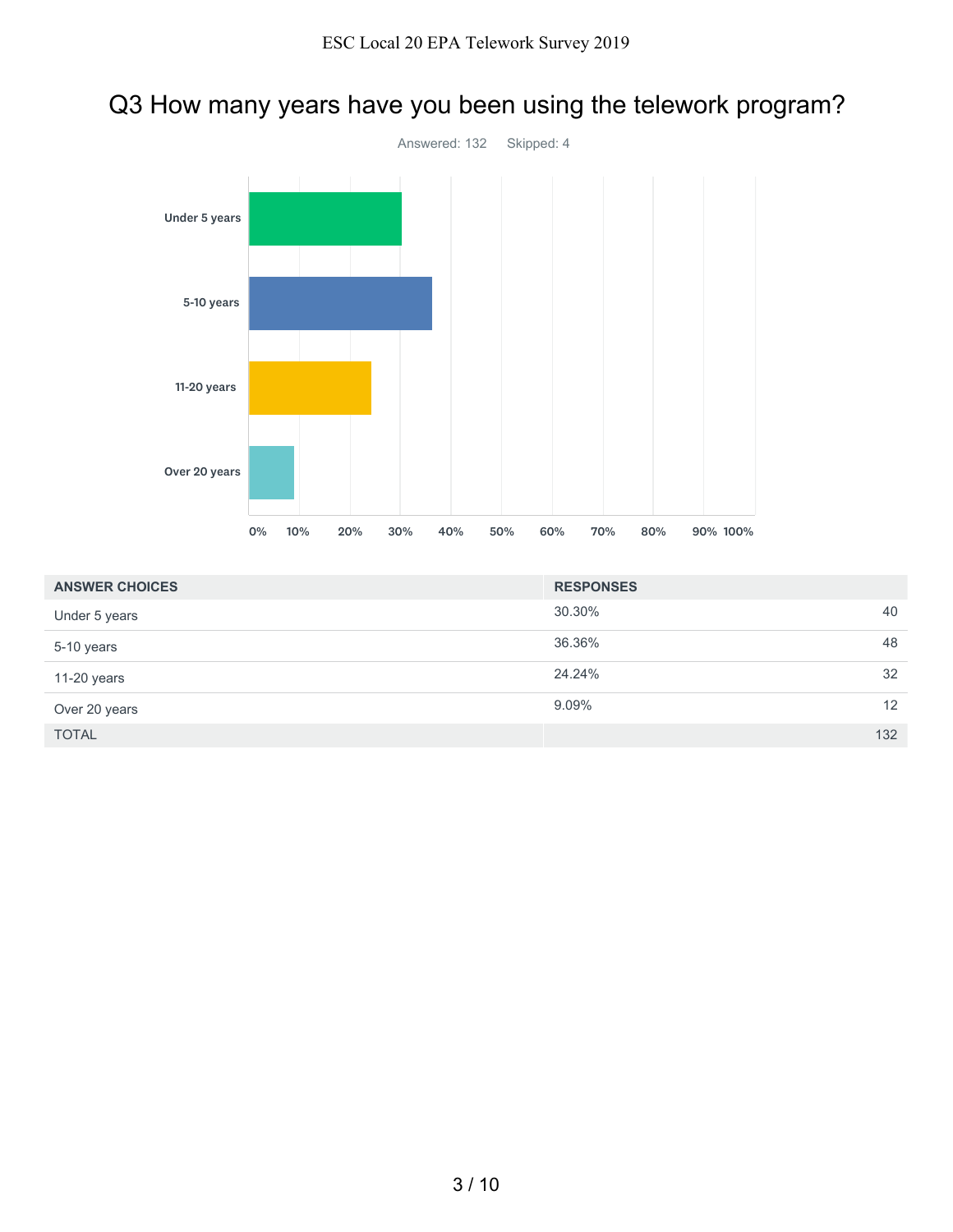

## Q4 On average, how often do you participate in telework?

| <b>ANSWER CHOICES</b>                                  | <b>RESPONSES</b> |               |
|--------------------------------------------------------|------------------|---------------|
| Once per month or less                                 | 6.11%            | 8             |
| Fewer than one day a week, more than one day per month | 11.45%           | 15            |
| At least one day per week                              | 26.72%           | 35            |
| 2-4 days per week                                      | 53.44%           | 70            |
| Every day                                              | 1.53%            | $\mathcal{P}$ |
| <b>TOTAL</b>                                           |                  | 131           |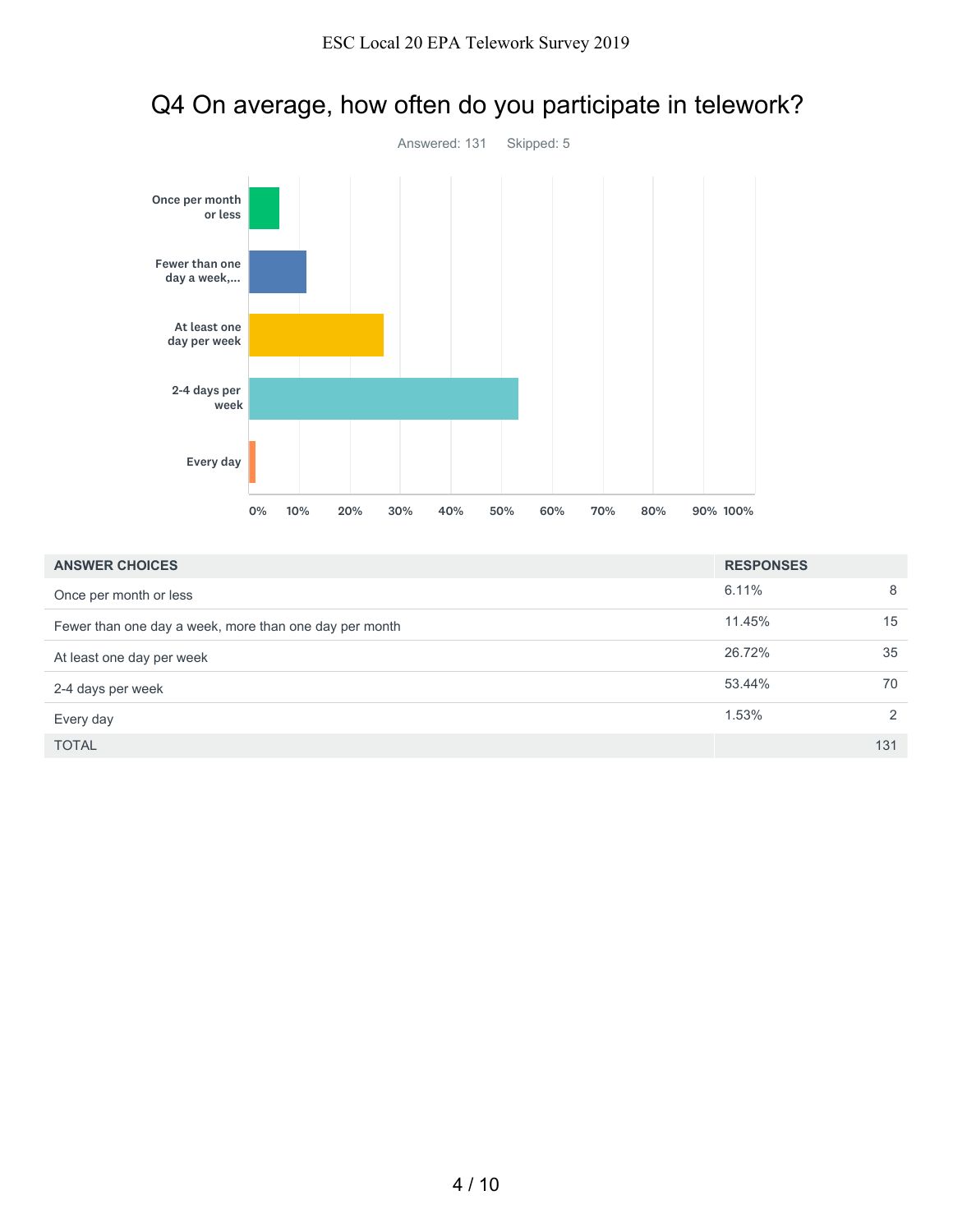

## Q5 How far is your commute per day?

| <b>ANSWER CHOICES</b>          | <b>RESPONSES</b> |     |
|--------------------------------|------------------|-----|
| More than 100 miles round trip | 9.23%            | 12  |
| 50-100 miles round trip        | 14.62%           | 19  |
| 25-50 miles round trip         | 24.62%           | 32  |
| 10-25 miles round trip         | 33.08%           | 43  |
| 5-10 miles round trip          | 14.62%           | 19  |
| Fewer than 5 miles round trip  | 3.85%            | 5   |
| <b>TOTAL</b>                   |                  | 130 |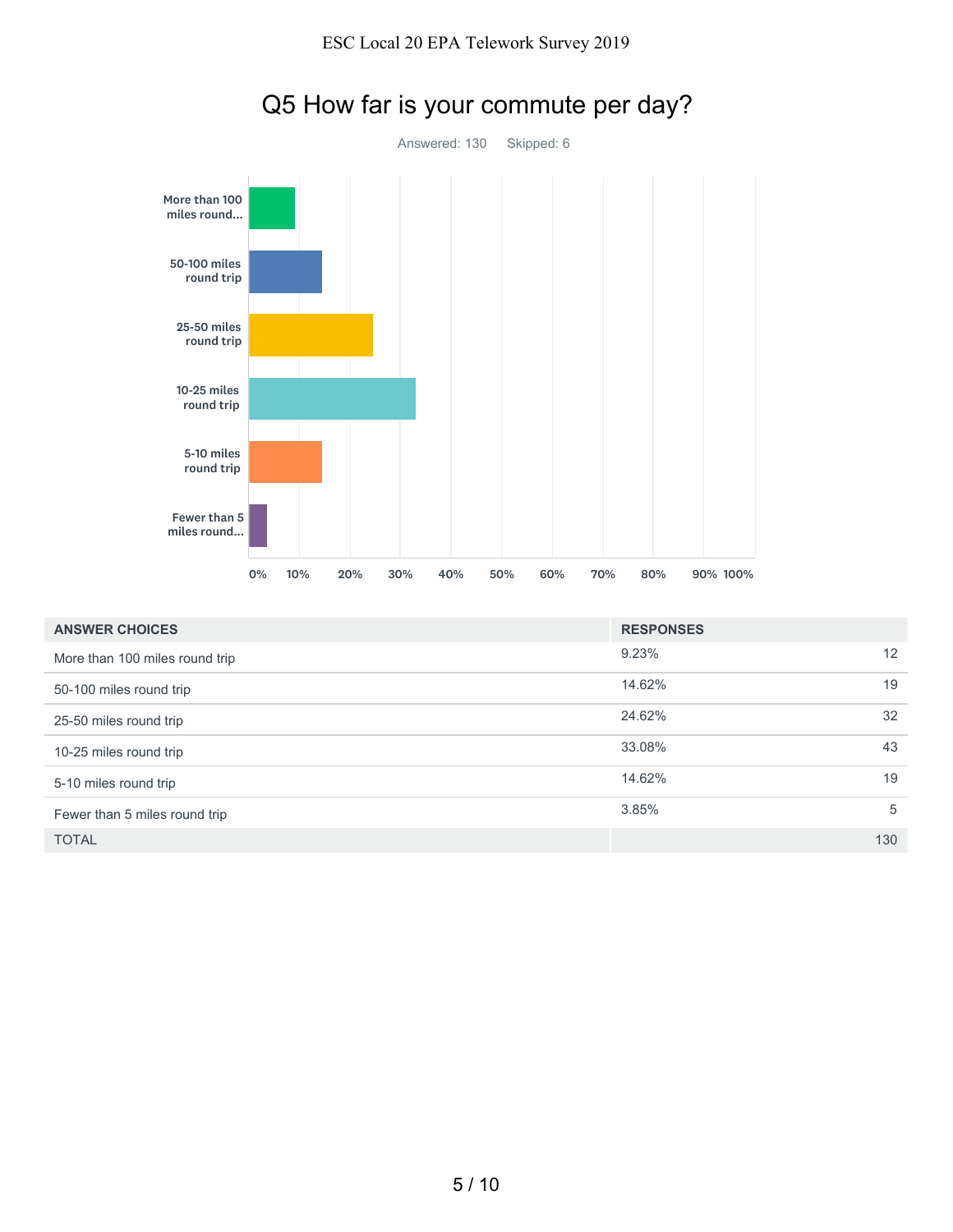

## Q6 How long is your morning commute, typically?

| <b>ANSWER CHOICES</b> | <b>RESPONSES</b> |     |
|-----------------------|------------------|-----|
| More than 2 hours     | 3.85%            | 5   |
| $11/2 - 2$ hours      | 11.54%           | 15  |
| $1 - 11/2$ hours      | 34.62%           | 45  |
| 30 minutes - 1 hour   | 46.15%           | 60  |
| Less than 30 minutes  | 3.85%            | 5   |
| <b>TOTAL</b>          |                  | 130 |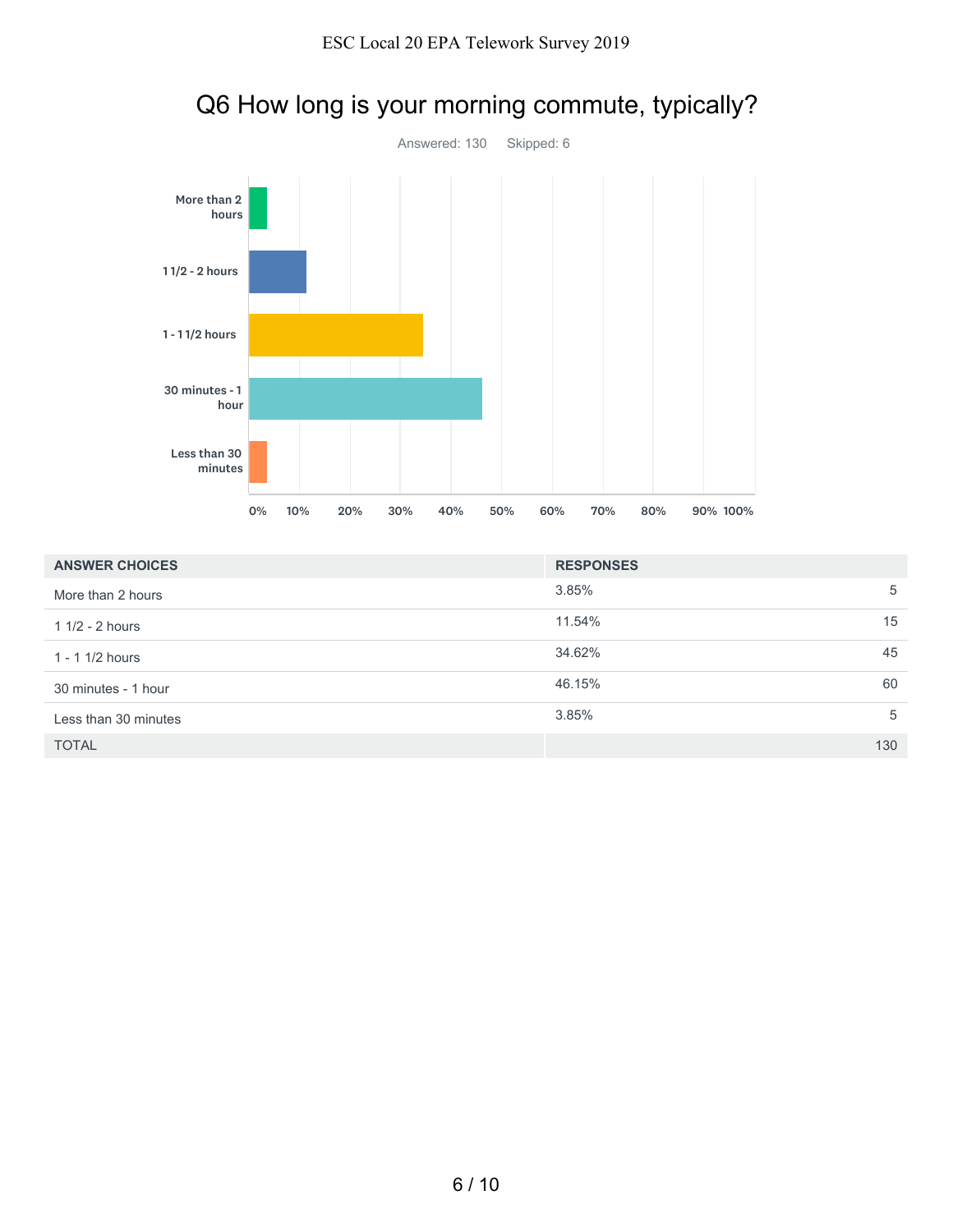

# Q7 How long is your evening commute, typically?

| <b>ANSWER CHOICES</b> | <b>RESPONSES</b> |     |
|-----------------------|------------------|-----|
| More than 2 hours     | 5.38%            |     |
| $11/2 - 2$ hours      | 13.08%           | 17  |
| $1 - 11/2$ hours      | 40.77%           | 53  |
| 30 minutes - 1 hour   | 36.92%           | 48  |
| Less than 30 minutes  | 3.85%            | 5   |
| <b>TOTAL</b>          |                  | 130 |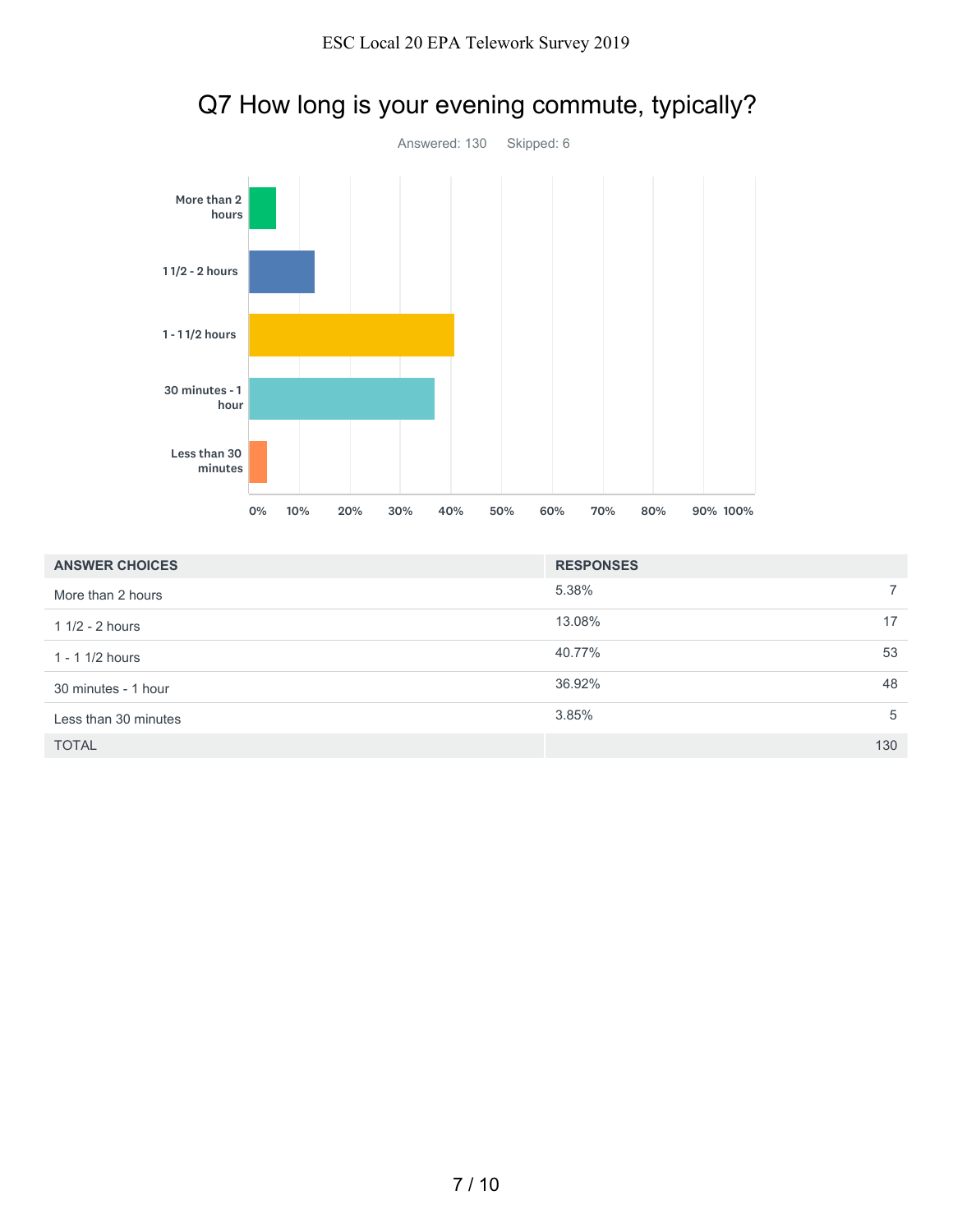

## Q8 How do you commute? Select all that apply.

| <b>ANSWER CHOICES</b>         | <b>RESPONSES</b> |    |
|-------------------------------|------------------|----|
| <b>Bus</b>                    | 39.23%           | 51 |
| <b>Bike</b>                   | 12.31%           | 16 |
| Car                           | 33.08%           | 43 |
| Train                         | 10.77%           | 14 |
| <b>BART</b>                   | 58.46%           | 76 |
| <b>MUNI</b>                   | 12.31%           | 16 |
| Ferry                         | 7.69%            | 10 |
| <b>Total Respondents: 130</b> |                  |    |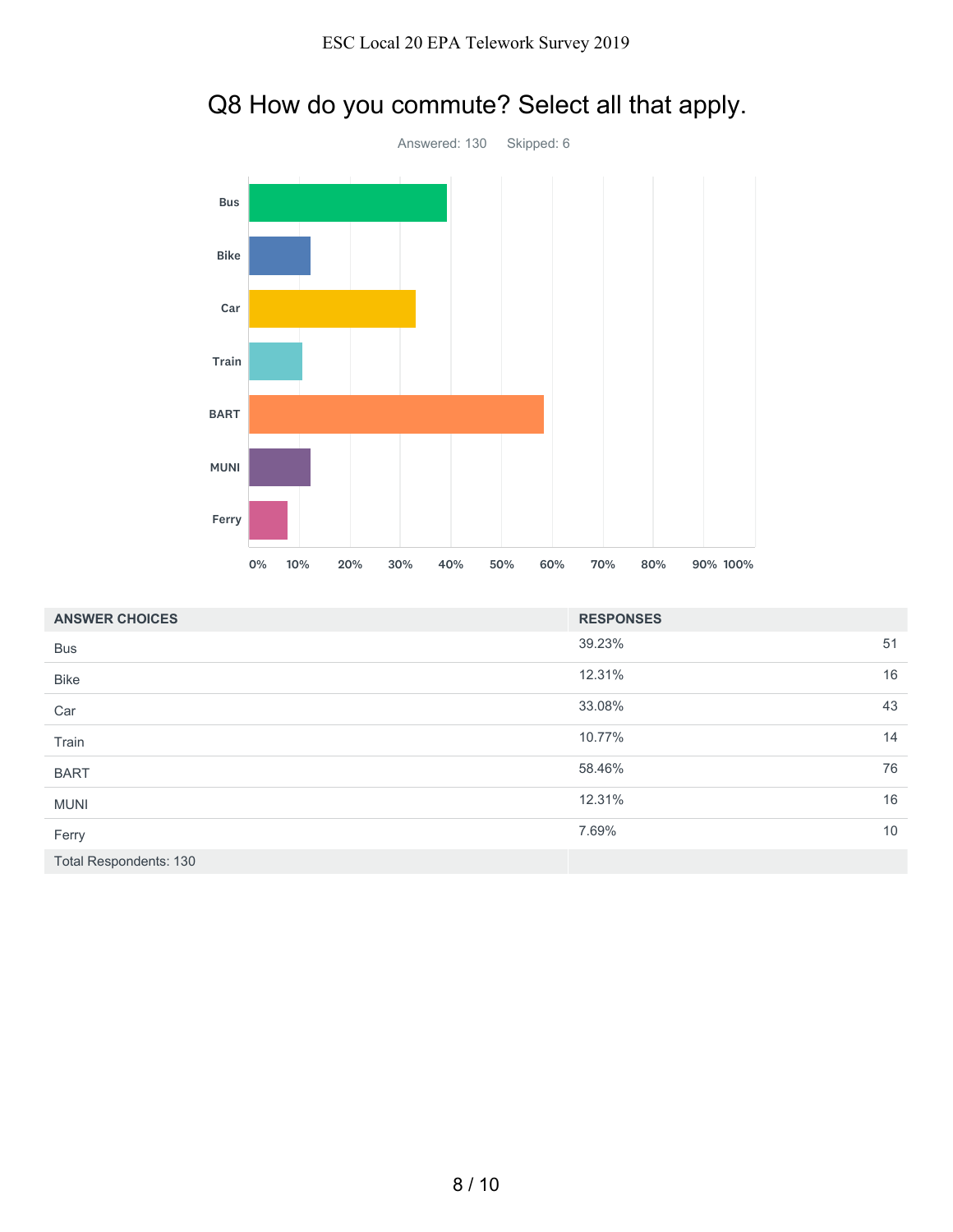## Q9 How would a reduction in the telework program impact you? Please select all that apply.



| <b>ANSWER CHOICES</b>           | <b>RESPONSES</b> |    |
|---------------------------------|------------------|----|
| Create work-life balance issues | 93.18%<br>123    |    |
| Increase childcare costs        | 14.39%           | 19 |
| Increase commuting costs        | 59.09%           | 78 |
| Decrease productivity           | 78.79%<br>104    |    |
| <b>Total Respondents: 132</b>   |                  |    |